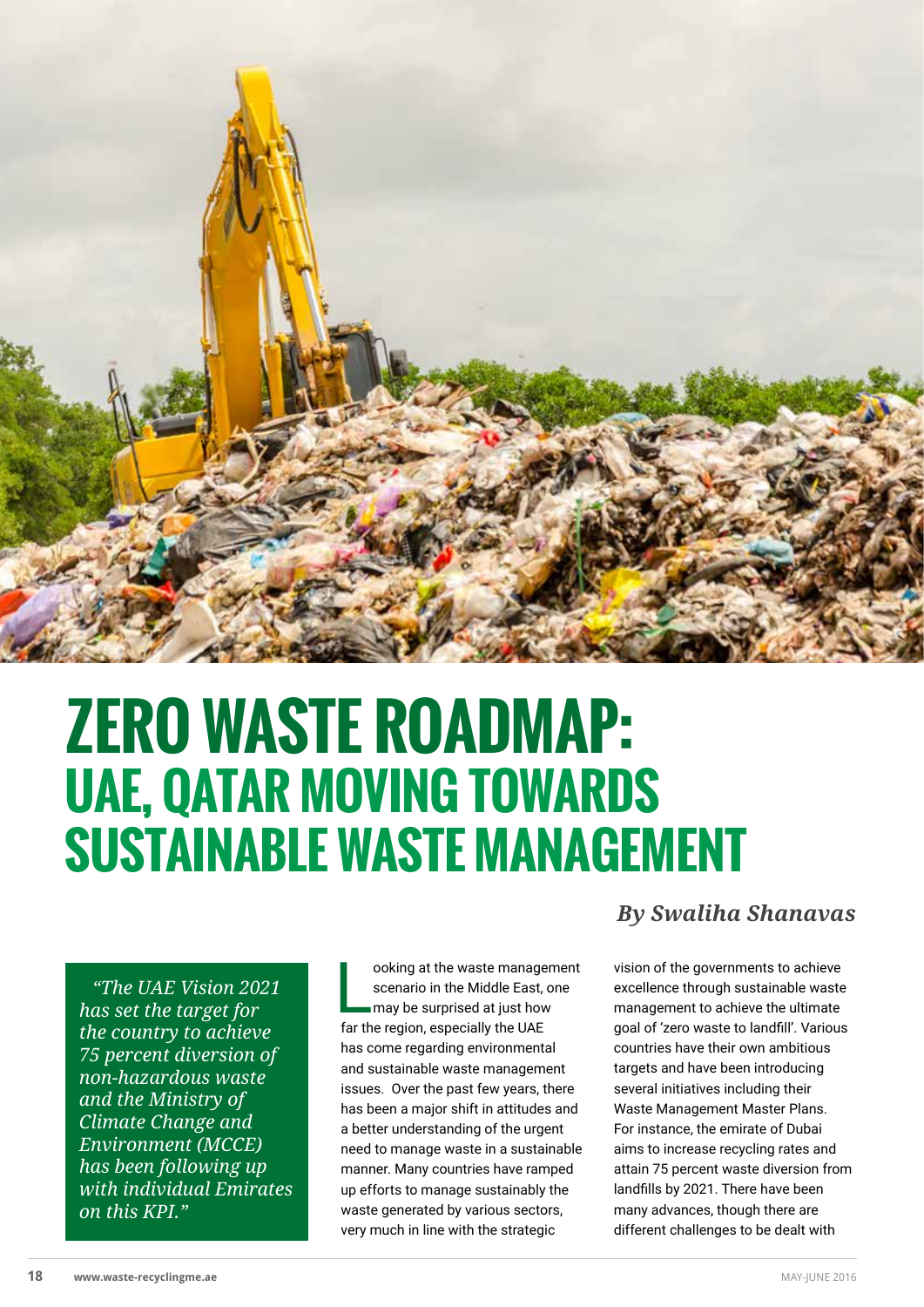## **COVER STORY**

as expressed by industry experts in an interview with Waste & Recycling Middle East magazine.

 "The UAE Vision 2021 has set the target for the country to achieve 75 percent diversion of non-hazardous waste and the Ministry of Climate Change and Environment (MCCE) has been following up with individual Emirates on this KPI," says **Dr. Udayan Banerjee, Policy & Legislation Specialist at Tadweer – the Center of Waste Management, Abu Dhabi.**

At the Federal level, MCCE is working on certain regulations that are in draft stage and have been reviewed and commented on by the Emirates. One of the key challenges of the Federal target is that the concept of diversion of waste should be looked in association with the recycling targets while it requires an institutional framework for adapting the life cycle approach to ensure sustainable waste management, Dr. Banerjee explains.

"This cannot be implemented by choosing the easiest or short-cut method, to achieve diversion targets by, for instance, going for just waste to energy. Ideally the diversion target should have been coupled with a target for recycling. There are some significant gaps in the Institutional framework in the country that need to be adequately addressed, to achieve the overall objective. The MCCE should have a national policy to promote use of recyclable over natural virgin material," he stresses.

**Mark Heesom, Managing Director, Waste Management, Bee'ah** says within the UAE, leadership at both the Federal and individual Emirate level is the key to ensuring delivery of initiatives to create a sustainable and diversified economy. "The comprehensive UAE "Vision 2021" is a reflection of one such wide-reaching master plan. Guided by the vision of His Highness Sheikh Dr. Sultan Bin Mohamed Al Qasimi, Member of the Supreme Council, Ruler of Sharjah to establish Sharjah as the leading 'green' emirate, Bee'ah is targeting zero waste to landfill. The UAE's Vision targets

an ambitious 75 per cent diversion of waste away from landfills by 2021."

 Bee'ah's was created in 2007 to adopt sustainable practices and maximise recycling initiatives, he notes. "We have already seen government intervention and support in areas relating to energy recovery. This can be seen through the wasteto-energy project that began in 2015 and is currently being developed." Legislation is important to facilitate many of these goals and in fact laws are being introduced that will regulate and officiate on operating standards for waste management facilities, which will ultimately lead to efforts that will minimise environment impact, he adds.

 Over the last few years, governments from across the region have been supporting waste recycling initiatives especially in the sorting at source and recycling activities in a reinforced manner through various programmes and incentives, says **Marc Esteve, Executive Director - Environmental Services**, Imdaad. "This goes from providing households with two bins (for general waste and recyclables) to help with segregation at source, to encouraging Material Recovery Facilities for the final processing of collected materials. Each government has also set specific targets, usually expressed in strategic 'diversion from landfill' rates and the whole strategy can therefore be measured, both for waste generated by households and by corporations."

"We have seen these government initiatives flourish in the last 10 years mainly, whereas before segregation and recycling were largely marketdriven, thus focusing on valuable materials such as steel and corrugated cardboard from private companies," he comments.

Elesewhere in the region, Qatar has made progess in the waste management sector. Yet, as per national statistics Qatar, only eight percent of the waste generated is recycled and the remaining is dumped in landfills, says **Salman Shaban, Senior Manager, Lucky Star Alloys**.



*Dr. Udayan Banerjee*

*"Abu Dhabi is working on a Waste Master Plan for the next 25 years, which will address the waste management needs in a holistic manner with a life cycle approach and moving towards circular economy." - Dr. Udayan Banerjee* 

"Contributing factors include a growing hydrocarbon industry and a booming construction sector, which accounts for 70 percent of the waste generated in the country. Qatar has opened an integrated domestic solid waste management centre that acts as an incineration plan to convert waste to energy and promote recycling activity from covering 8 percent to a target 38 percent recycling of solid waste."

According to the Qatar National Development Strategy of 2011-2016, their strategies include increased support for the recycling industry, incentivising waste reduction, promoting source separation and rolling out public awareness campaigns. "Concrete recycling has markedly increased as associated corporations realise the lower-cost advantage and the relatively less need for fresh concrete supplies in each project," he notes.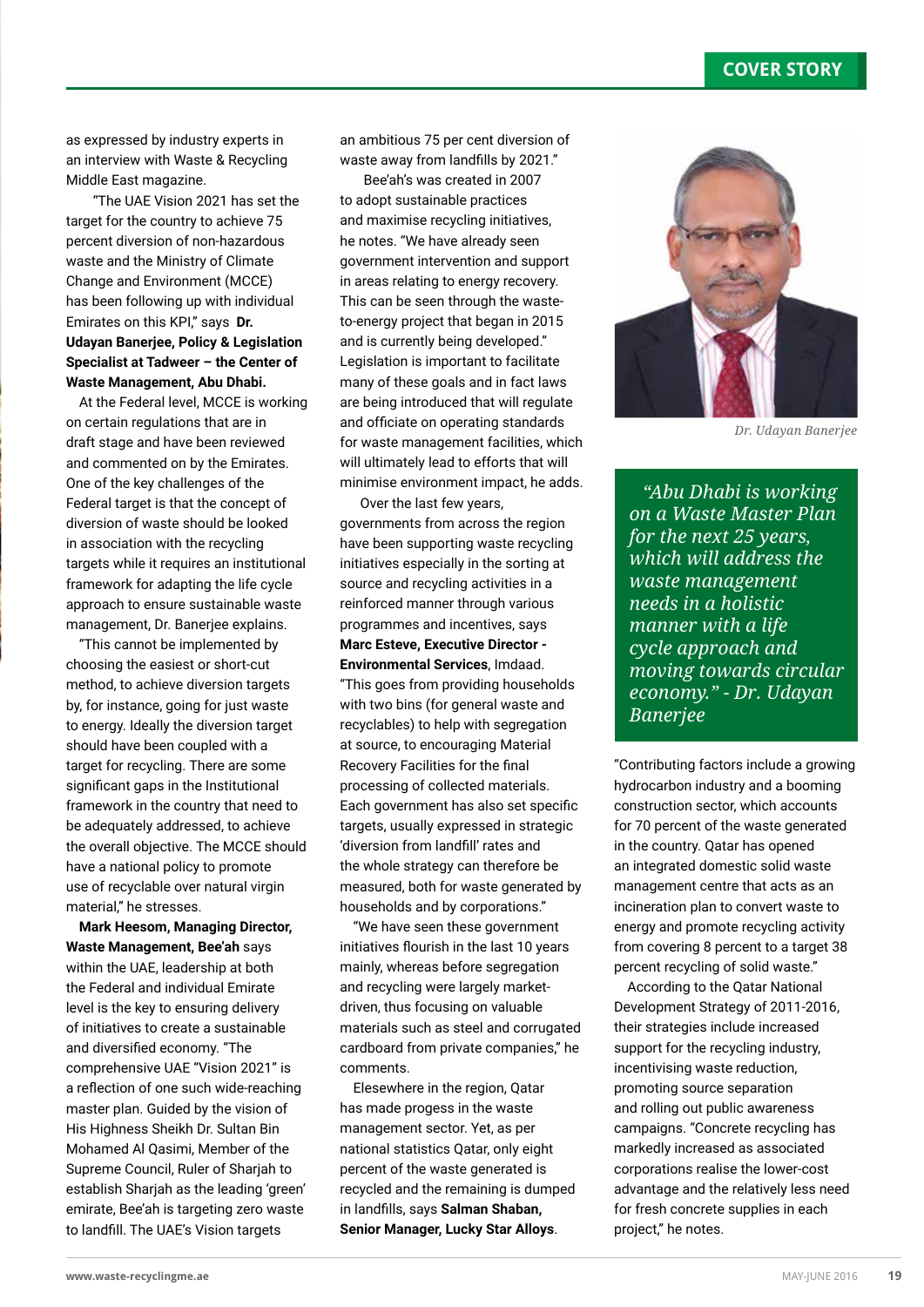## **COVER STORY**

 "Both the UAE and Qatar's initiatives are being propelled in the right direction, and the government initiatives in recycling waste in both the countries are gaining momentum," says **Joseph Mathew, Director of Dulsco Qatar**, also explaining that Dubai Municipality's 'My City My Environment' initiative supported by Dulsco has already started creating awareness amongst a large number of residents in the UAE. In Qatar, he says Dulsco had joined hands with the Ministry of Environment, Qatar for various recycling related campaigns.

#### **Moving towards a recycling society**

Although the society understands the concept of recycling quite well, when it comes to practicing segregation of recyclables at source, especially at residences, "it is practically negligible" says **Dr. Banerjee**. "In Abu Dhabi more than 70,000 villas have been provided with separate bins for recyclables and general waste, however we are still struggling with efficient segregation at source. The emirate has been successful to an extent to enforce commercial and industrial waste producers to maximise recycling, through the waste tariff mechanism."

 Abu Dhabi is working on a Waste Master Plan for next 25 years, which will address the waste management needs in a holistic manner with a life cycle approach and moving towards circular economy.

The recycling industry within UAE is also facing several challenges. "illegal waste operations are spoiling their market. Moreover, the recycling industry is facing a critical challenge of marketing the recycled products they produce. In Abu Dhabi, we have put in certain institutional support for the recycling industry," **Dr. Banerjee** says. Tadweer along with Abu Dhabi Quality and Conformity Council has developed conformity schemes for certain recycled products to promote marketability, and secondly they have an Executive Order enforcing all infrastructure projects to substitute 40 percent of their aggregate requirement



*"Clearly, as we emerge from the rampant consumerism of the late 20th century, the paradigm shift must firmly be placed on moving away from a "disposable" culture, to a "recyclable" one." - Mark Heesom*

by recycled concrete aggregate, he elaborates.

 "Clearly, as we emerge from the rampant consumerism of the late 20th century, the paradigm shift must firmly be placed on moving away from a "disposable" culture, to a "recyclable" one. Efforts in this regard are being spearheaded by Bee'ah's education and awareness team and, with so many different nationalities making up the population of the UAE, we must take a multifaceted approach to reaching out to the many communities based here," says **Mark Heesom**.

There are varying degrees of recycling awareness among the diverse communities in different countries and "while awareness is important, our ability to engage communities and shift perspectives is also heavily influenced by the number of recycling schemes a country has active and also the ease of access



people have to them, in order to regularly recycle," he remarks. "At the moment, it's fair to say that there are still far too few recycling facilities in the UAE and awareness amongst business and commercial enterprises is also highly variable. It is, therefore, part of Bee'ah's mission to address and change that."

A recent industry report has shown that GCC countries only recycle 10 per cent of plastic waste as compared to 36 per cent in the European Union. "With this in mind, industry analysts have forecasted that waste management will continue to grow as more advancements and innovation will be getting into the picture," **Marc Esteve** notes. "The industry is pushing for more achievements through innovative solutions; however, one of the main challenges regarding household waste is the fast turnover of populations in the GCC, which means that all awareness campaigns tend to become obsolete after a short time."

The UAE and Qatar have made significant progress in recycling efforts as the government authorities, corporates and waste management companies have joined hands to spread awareness, **Joseph Mathew** opines. "People and corporates have started taking steps in understanding waste management and have started recycling at homes thanks to campaigns run by government authorities and recycling companies."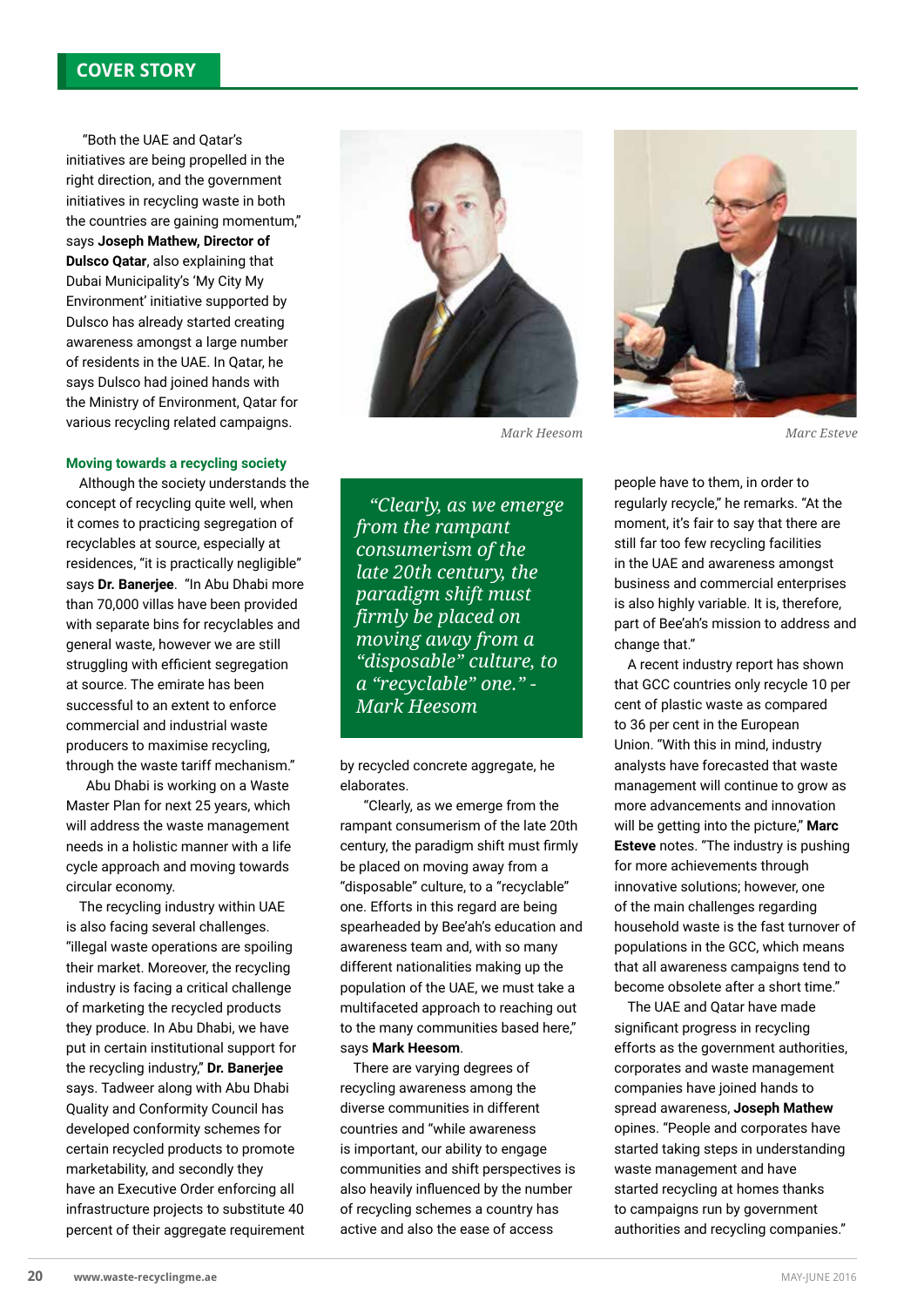Focusing on domestic waste, **Salman Shaban** says, most of the recycling awareness is what expatriates bring with them from their home countries "where recycling has become a way of life. The more regionally-based population is yet not made aware how critical this lifestyle is to ensure a more sustainable economy. Part of the problem stems from the fact that the government is still in the process of establishing a proper recycling collection system, after which the required awareness will come."

Regarding non-domestic waste, he says companies still prefer to dispose the waste in landfills due its convenience and as a low-cost option. "As a recycling system gains structure and makes it more viable for companies to contribute to it, we will see tremendous growth in recycling initiatives. The government is working hard to implement target plans that aim to reduce the amount of waste going to landfills from 91 percent to 64 percent, accompanied by largescale public awareness campaigns to communicate the critical need to adopt recycling as a way of life to build a sustainable Qatar," Shaban emphasises.

#### **Making a difference**

 In Abu Dhabi, Tadweer along with Environmental Agency of Abu Dhabi have developed five key waste sector Policies and Technical guidelines, which have been approved for



implementation in November 2015, with the aim of reinforcing sustainable waste management in the emirate, says **Dr. Banerjee**. The new policies include a waste classification policy; waste planning policy; waste permitting and enforcement policy; waste collection, segregation, transfer and tracking policy; waste reuse, recycling, resource recovery, treatment and disposal policy; in addition to a technical guideline for waste classification. Of these the most important is the waste classification policy and technical guideline as "it sets the platform for segregation and maximising recycling" he states.

Bee'ah has its own vision of 'zero waste to landfill' through its integrated waste management facility at Sa'jah, along with educational and awareness programmes across the region,





says **Mark Heesom**. "Bee'ah is also committed to continued investment in new recovery and recycling facilities, as well as upgrading existing facilities to maximise diversion of waste materials. The delivery of strong integrated and resource recovery solutions for commercial clients, such as at the Burj Khalifa and Dubai World Trade Centre, are helping in transforming traditional disposal models of commercial waste, in order to maximise recovery," he adds.

Over the years, Imdaad has been developing an integrated waste management programme in Dubai, Abu Dhabi and Qatar, and the company will soon complete plans for a Material Recovery Facility in order to complete the full cycle of source segregation, collection and processing of any recyclables from its Dubai customers, **Marc Esteve** notes. Furthermore, they have finalised strategic partnerships ensuring the proper recycling not only of traditional materials such as cardboard, paper, etc., but also more recently for lamp bulbs, electronic scrap and confidential documents. "We are also servicing communities, be it schools, villas or buildings. Looking to increase more awareness on the importance of environmental sustainability, Imdaad has developed its Bea'ti initiative and its mascot, Khaddour, to ensure that their messages reach out to a wider audience, including the younger generation."